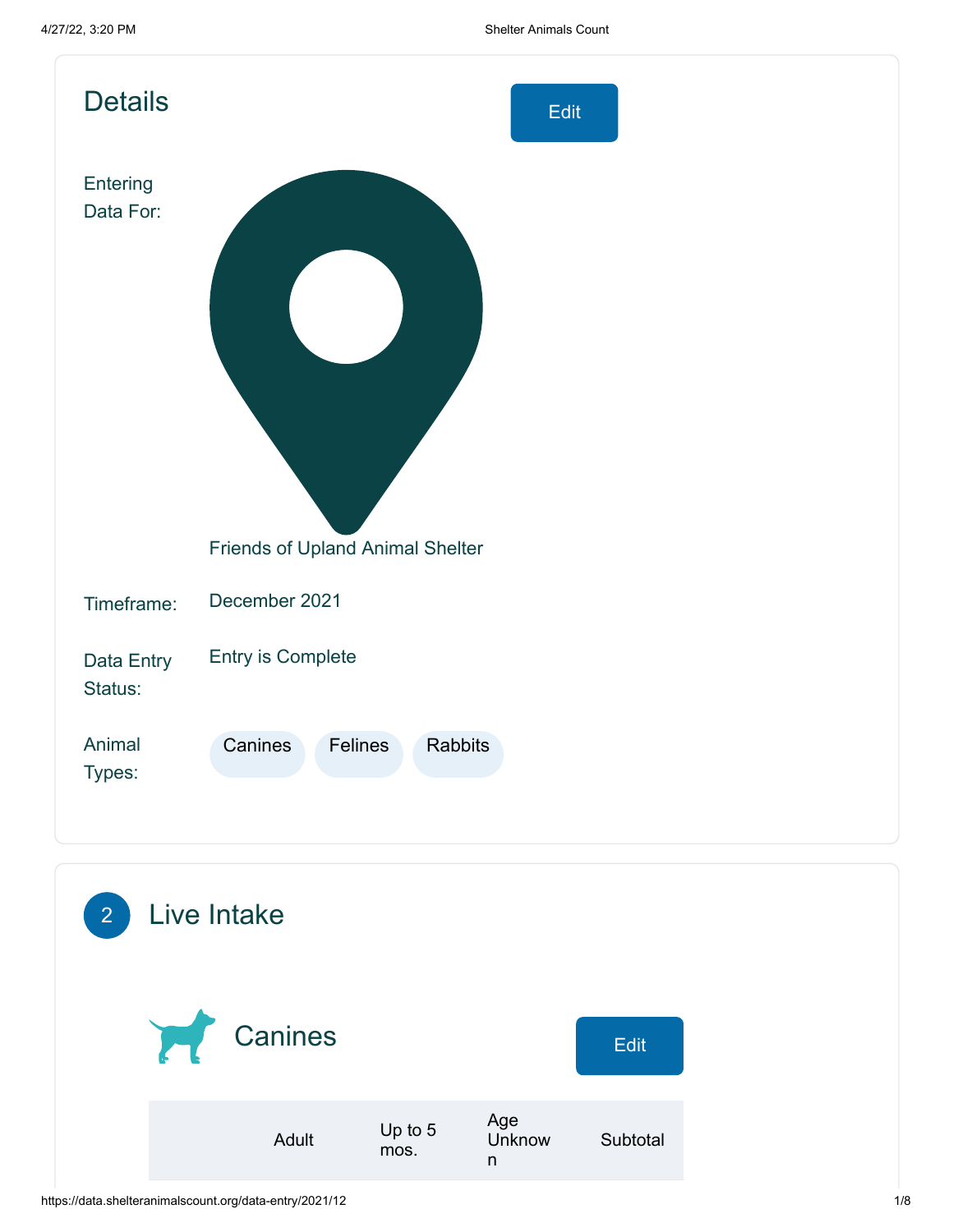|                                                  | Adult       | Up to 5<br>mos. | Age<br>Unknow<br>n | Subtotal       |
|--------------------------------------------------|-------------|-----------------|--------------------|----------------|
| Stray at<br>large                                | 37          | $\overline{4}$  | $\overline{0}$     | 41             |
| Relinquished <sub>2</sub><br>by owner            |             | $\overline{1}$  | $\overline{0}$     | 3              |
| Owner-<br>intended<br>euthanasia                 | 0           | $\overline{0}$  | 0                  | 0              |
| Transferred<br>in state                          | 10          | $\overline{0}$  | $\overline{0}$     | 10             |
| Transferred<br>out of state                      | $\mathbf 0$ | $\overline{0}$  | $\overline{0}$     | 0              |
| Transferred<br>indinationally<br>internationally |             | $\overline{0}$  | $\overline{0}$     | $\overline{0}$ |
| Seized or<br>impounded                           | 10          | $\overline{2}$  | $\overline{0}$     | 12             |
| Other<br>intakes                                 | 0           | 9               | $\overline{0}$     | 9              |



| Edit |  |
|------|--|
|      |  |

|                                       | Adult          | Up to 5<br>mos. | Age<br>Unknow<br>n | Subtotal |
|---------------------------------------|----------------|-----------------|--------------------|----------|
| Stray at<br>large                     | 19             | 59              | 0                  | 78       |
| Relinquished <sub>3</sub><br>by owner |                | 3               | 0                  | 6        |
| Owner-<br>intended<br>euthanasia      | 0              | 0               | O                  | 0        |
| <b>Transferred</b><br>in state        | $\overline{2}$ | 21              | 0                  | 23       |
| Transferred<br>out of state           | $\overline{0}$ | 0               | ი                  | O        |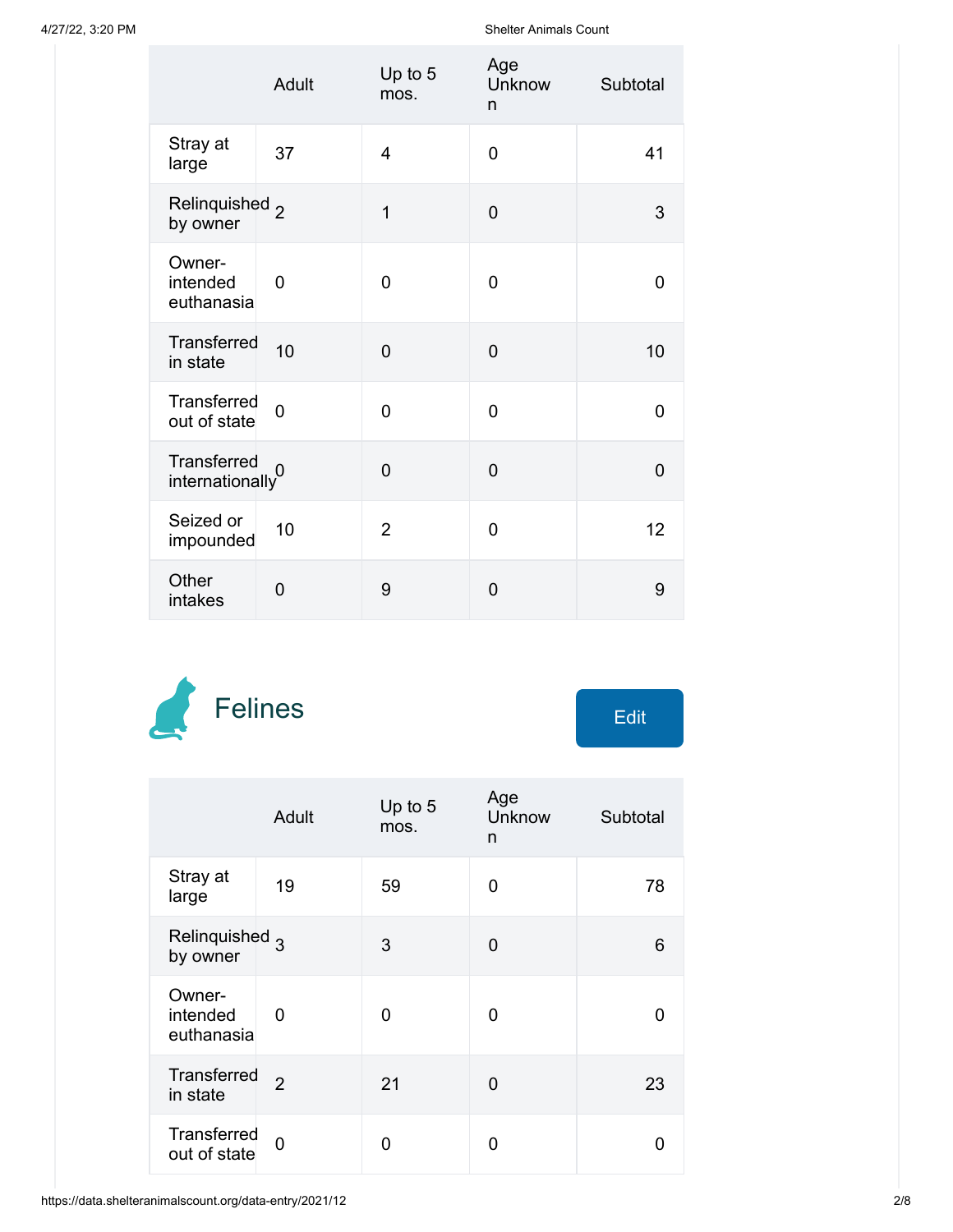|                                             | Adult    | Up to 5<br>mos. | Age<br>Unknow<br>n | Subtotal |
|---------------------------------------------|----------|-----------------|--------------------|----------|
| Transferred<br>internationally <sup>0</sup> |          | O               | 0                  |          |
| Seized or<br>impounded                      | $\Omega$ |                 | 0                  |          |
| Other<br>intakes                            | O        |                 |                    |          |

Rabbits Edit

|                                             | Adult          | Up to 5<br>mos. | Age<br>Unknow<br>n | Subtotal       |
|---------------------------------------------|----------------|-----------------|--------------------|----------------|
| Stray at<br>large                           | $\overline{0}$ | 0               | $\mathbf 0$        | 0              |
| Relinquished <sub>0</sub><br>by owner       |                | 0               | 0                  | 0              |
| Owner-<br>intended<br>euthanasia            | 0              | 0               | 0                  | 0              |
| Transferred<br>in state                     | $\overline{0}$ | $\overline{0}$  | $\overline{0}$     | 0              |
| Transferred<br>out of state                 | 0              | 0               | 0                  | 0              |
| Transferred<br>internationally <sup>0</sup> |                | 0               | $\overline{0}$     | $\overline{0}$ |
| Seized or<br>impounded                      | $\overline{0}$ | 0               | 0                  | $\overline{0}$ |
| Other<br>intakes                            | $\overline{0}$ | 0               | 0                  | 0              |

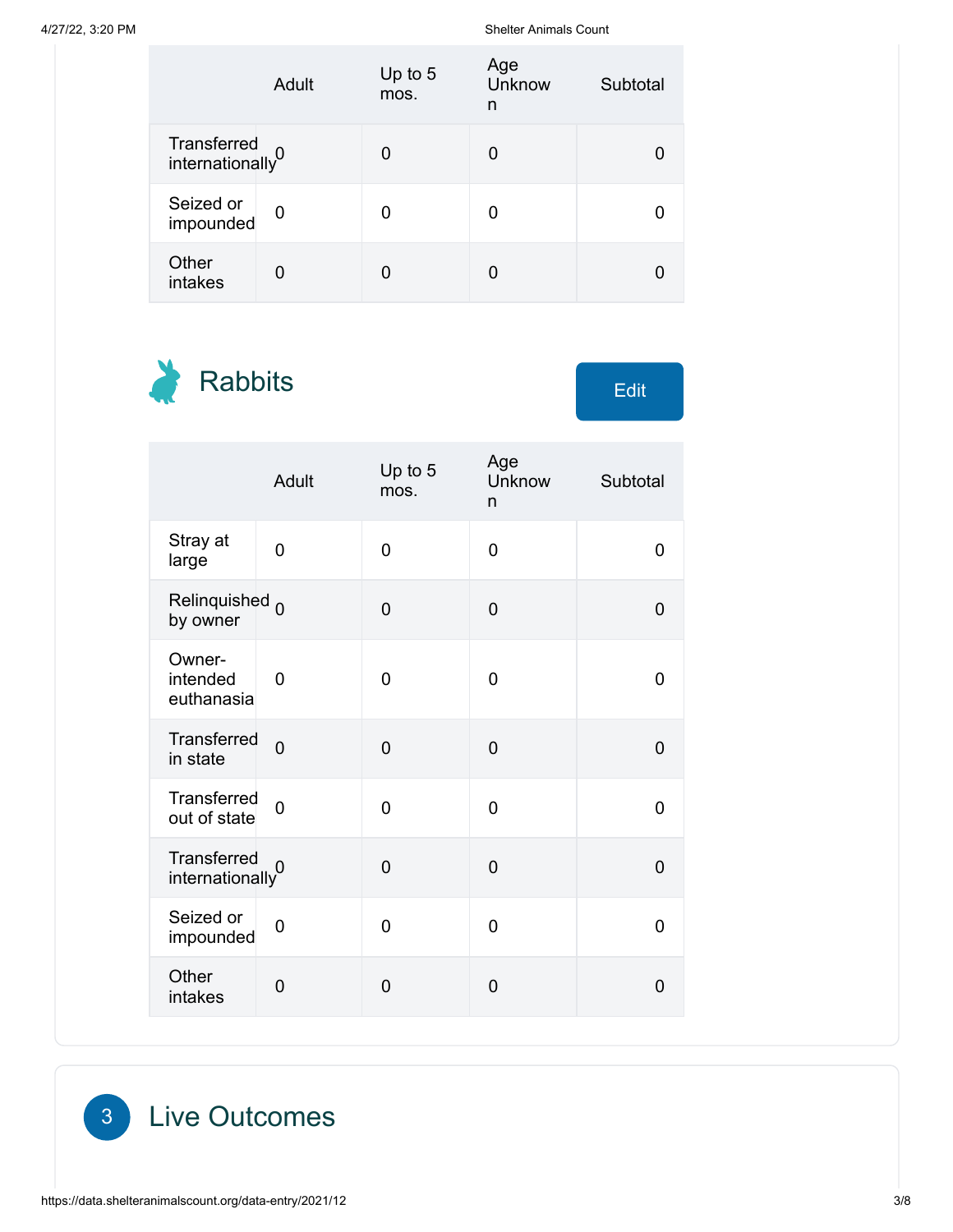

|                                    | Adult          | Up to 5<br>mos. | Age<br>Unknow<br>n | Subtotal |
|------------------------------------|----------------|-----------------|--------------------|----------|
| Adoption                           | 35             | 13              | 0                  | 48       |
| Returned<br>to owner               | 20             | $\overline{2}$  | $\overline{0}$     | 22       |
| Transferred<br>in state            | 10             | 0               | 0                  | 10       |
| <b>Transferred</b><br>out of state | $\overline{0}$ | $\Omega$        | $\overline{0}$     | $\Omega$ |
| Transferred<br>internationaly      |                | 0               | 0                  | 0        |
| Returned<br>to field               | $\overline{4}$ | $\overline{0}$  | $\Omega$           | 4        |
| Other<br>live<br>outcome           | O              | O               | 0                  | n        |



|                                             | Adult    | Up to $5$<br>mos. | Age<br>Unknow<br>n | Subtotal |
|---------------------------------------------|----------|-------------------|--------------------|----------|
| Adoption                                    | 19       | 59                | 0                  | 78       |
| Returned<br>to owner                        | 3        | 0                 | 0                  | 3        |
| <b>Transferred</b><br>in state              | $\Omega$ | 1                 | 0                  |          |
| <b>Transferred</b><br>out of state          | $\Omega$ | O                 | 0                  |          |
| Transferred<br>internationally <sup>0</sup> |          | O                 | ი                  |          |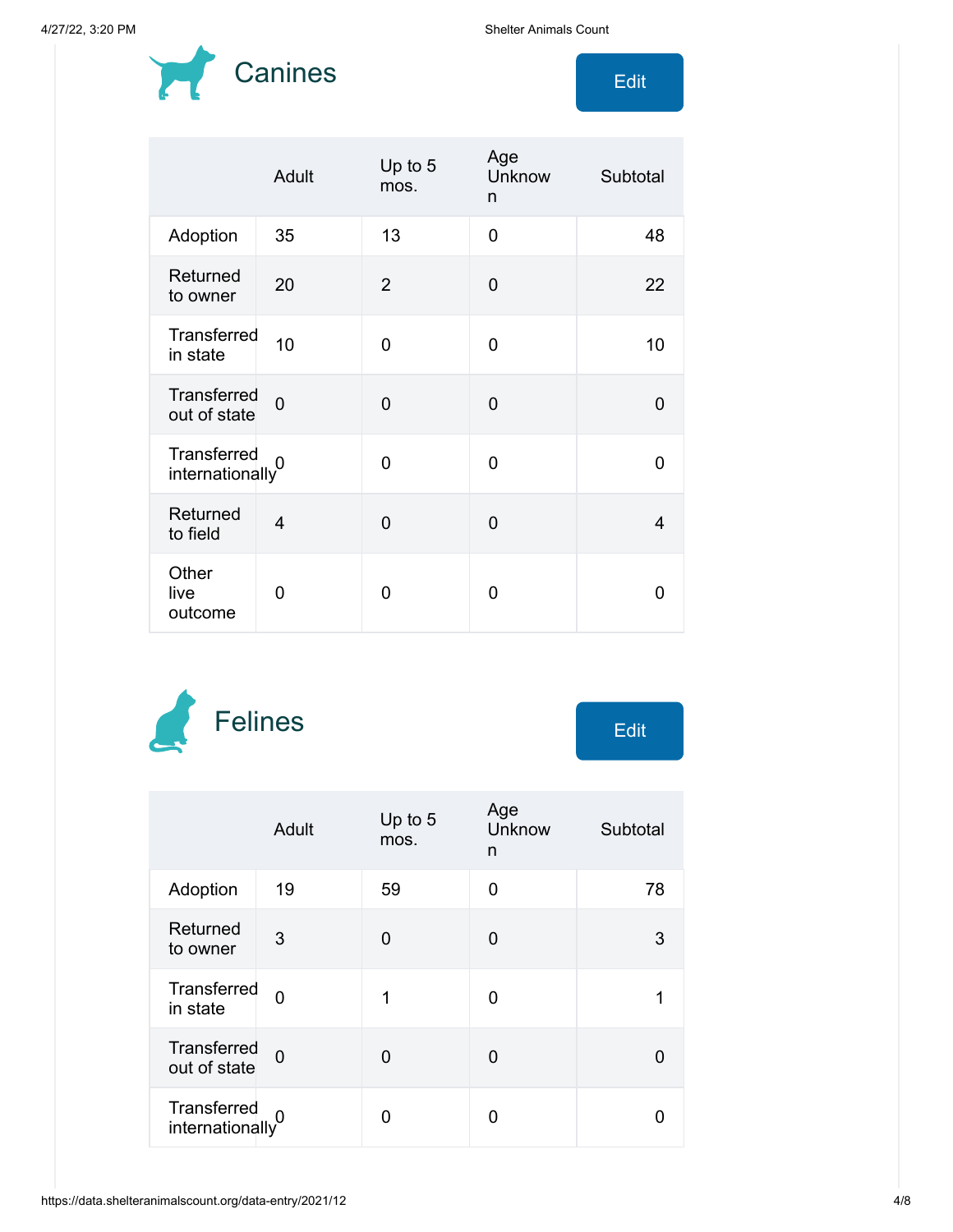|                          | Adult | Up to 5<br>mos. | Age<br>Unknow<br>n | Subtotal |
|--------------------------|-------|-----------------|--------------------|----------|
| Returned<br>to field     | 0     | O               | 0                  |          |
| Other<br>live<br>outcome | 0     | 0               | 0                  |          |

Rabbits Edit

|                                             | Adult          | Up to 5<br>mos. | Age<br>Unknow<br>n | Subtotal |
|---------------------------------------------|----------------|-----------------|--------------------|----------|
| Adoption                                    | 3              | $\overline{0}$  | $\overline{0}$     | 3        |
| Returned<br>to owner                        | $\overline{0}$ | $\mathbf 0$     | 0                  | 0        |
| Transferred<br>in state                     | $\Omega$       | 0               | 0                  | 0        |
| Transferred<br>out of state                 | $\overline{0}$ | $\overline{0}$  | 0                  | 0        |
| Transferred<br>internationally <sup>0</sup> |                | $\Omega$        | 0                  | 0        |
| Returned<br>to field                        | $\overline{0}$ | $\mathbf 0$     | 0                  | 0        |
| Other<br>live<br>outcome                    | 0              | 0               | 0                  | 0        |

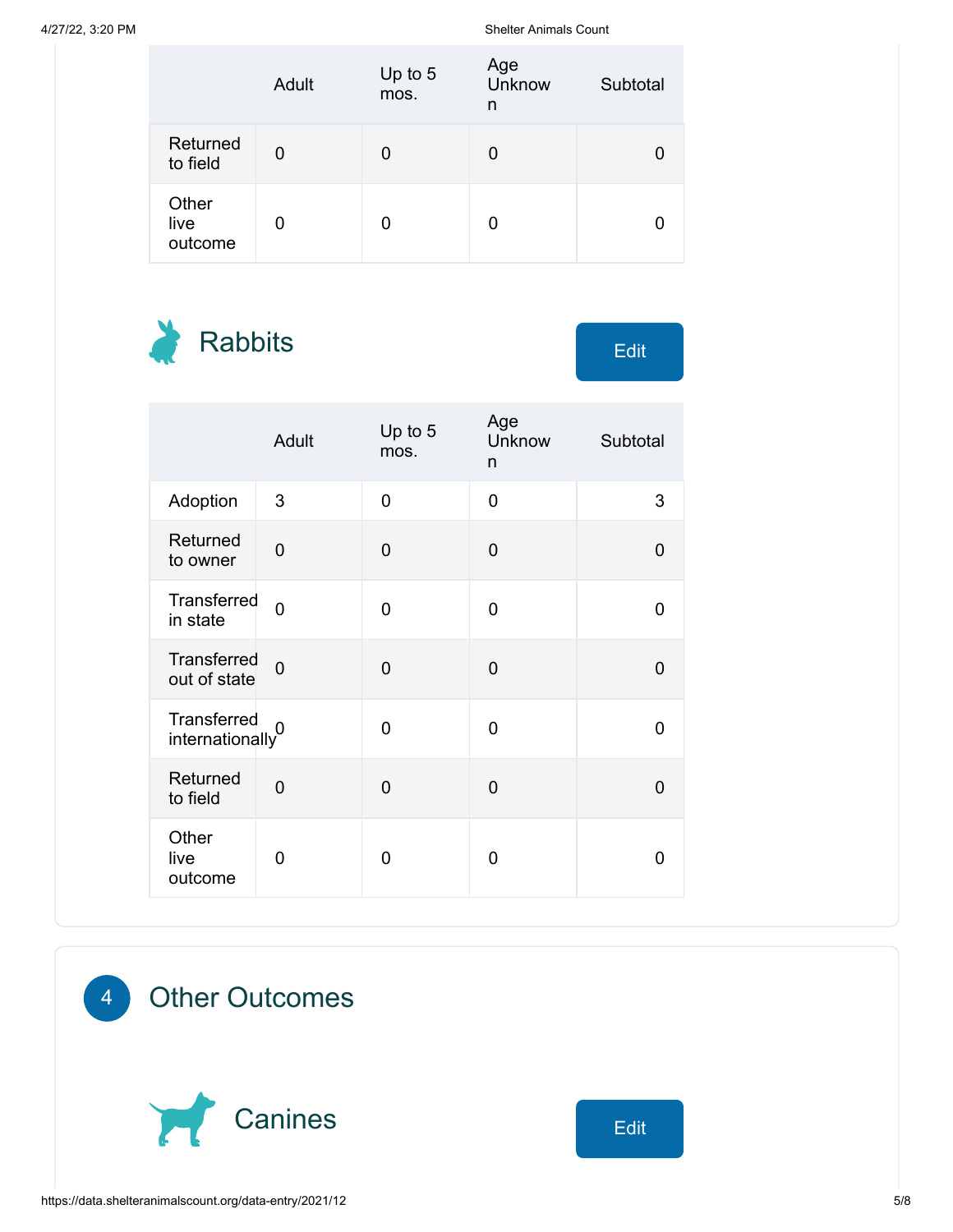|                                 | <b>Adult</b> | Up to 5<br>mos. | Age<br><b>Unknow</b><br>n | Subtotal |
|---------------------------------|--------------|-----------------|---------------------------|----------|
| Died in<br>care                 | 0            | 0               | 0                         |          |
| Lost in<br>care                 | 0            | ∩               | 0                         | O        |
| <b>Shelter</b><br>euthanasia    | 1            | 0               | 0                         | 1        |
| Owner<br>intended<br>euthanasia | 0            | 0               | 0                         |          |



|                                 | Adult          | Up to 5<br>mos. | Age<br>Unknow<br>n | Subtotal |
|---------------------------------|----------------|-----------------|--------------------|----------|
| Died in<br>care                 | 0              | 1               | 0                  |          |
| Lost in<br>care                 | 0              | 0               | 0                  |          |
| <b>Shelter</b><br>euthanasia    | $\overline{2}$ | 1               | 0                  | 3        |
| Owner<br>intended<br>euthanasia | 0              | 0               | 0                  |          |

| <b>Rabbits</b>  |       |                 |                    | <b>Edit</b> |
|-----------------|-------|-----------------|--------------------|-------------|
|                 |       |                 |                    |             |
|                 | Adult | Up to 5<br>mos. | Age<br>Unknow<br>n | Subtotal    |
| Died in<br>care | 0     |                 | 0                  |             |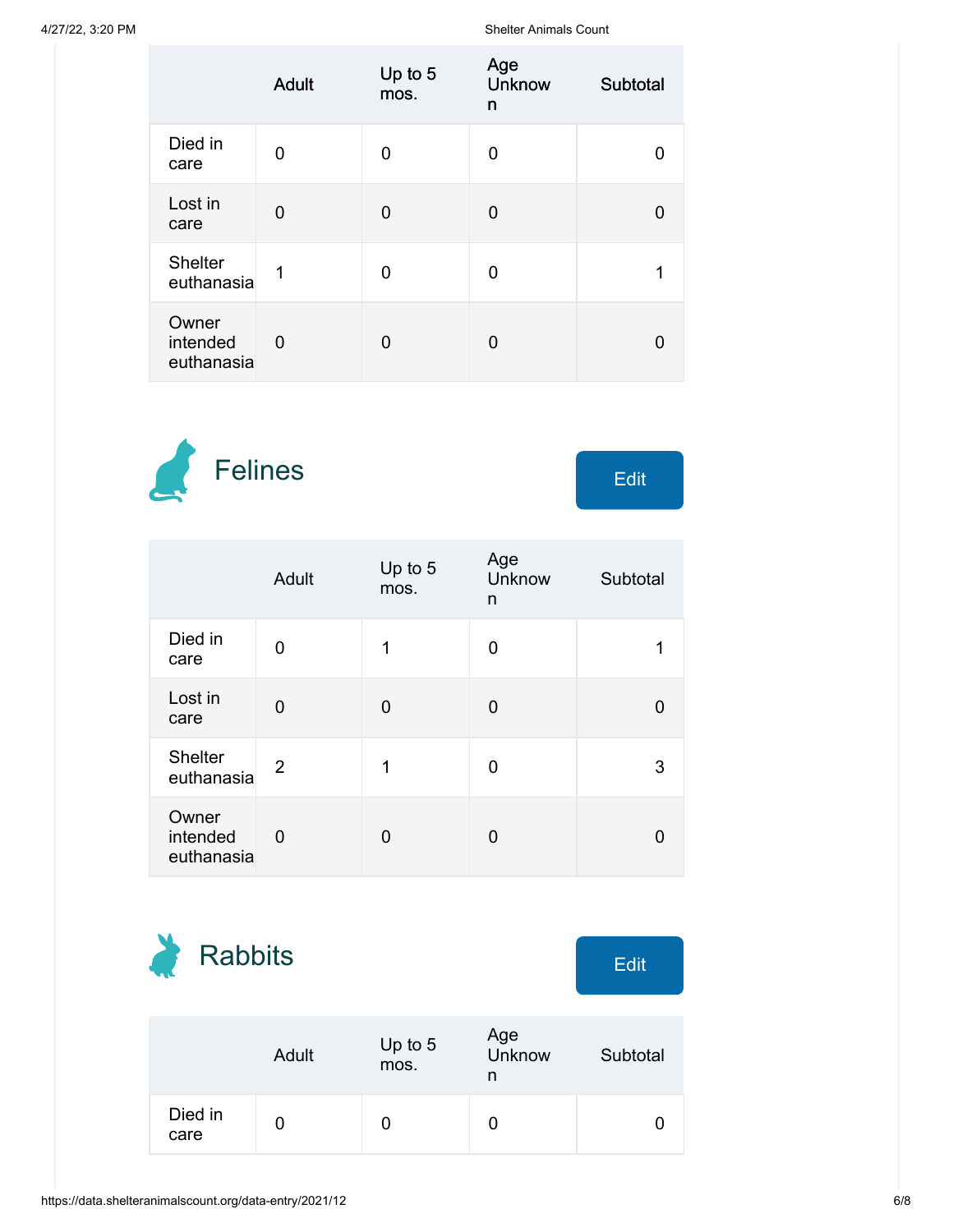|                                 | Adult          | Up to 5<br>mos. | Age<br>Unknow<br>n | Subtotal |
|---------------------------------|----------------|-----------------|--------------------|----------|
| Lost in<br>care                 | $\overline{0}$ | 0               | 0                  |          |
| Shelter<br>euthanasia           | $\mathbf 0$    | 0               | 0                  | 0        |
| Owner<br>intended<br>euthanasia | $\overline{0}$ | 0               | 0                  | 0        |

## 5 Animal Counts



| Edit |  |
|------|--|
|      |  |

|                                                                       | Total |
|-----------------------------------------------------------------------|-------|
| Number of canines in care at the beginning of<br>December 2021        | 65    |
| Number of canines in care at the end of<br>December 2021              | 54    |
| Number of foster canines in care at the beginning<br>of December 2021 |       |
| Number of foster canines in care at the end of<br>December 2021       |       |



|                                                                | Total |
|----------------------------------------------------------------|-------|
| Number of felines in care at the beginning of<br>December 2021 |       |
| Number of felines in care at the end of December<br>2021       | 38    |